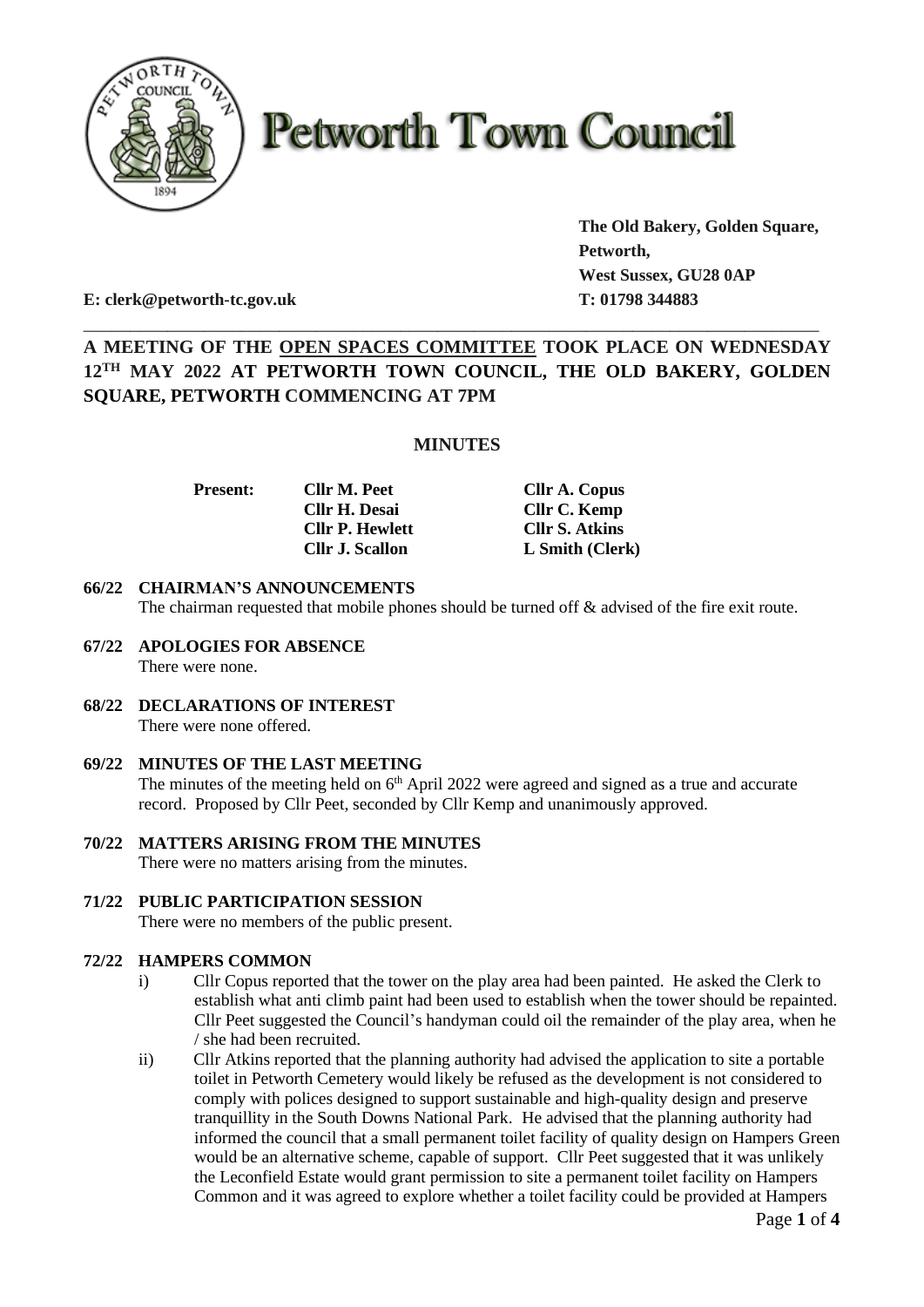Green Community Centre. Under the proposal of Cllr Peet, seconded by Cllr Copus, it was unanimously resolved that Cllr Atkins would withdraw the planning application for the portable toilet proposed to be sited in Petworth Cemetery.

iii) The Clerk reported that feedback regarding the replacement of the dog bin had not been received from Cllr Lintill. Cllr Copus offered to review the bin to identify whether repairs were required urgently.

#### **73/22 STREET LIGHTS**

Following consideration of the switch regime for the street lights, the Chairman asked the Clerk to explore whether all the street lights could be set to the dusk to dawn regime.

#### **74/22 ALLOTMENTS**

- i) The committee considered a quote received from GS Pest Control to address the rats issue at Tillington Road allotments. Cllr Peet asked the Clerk to write to all allotment holders reminding them to ensure lids are placed on their compost bins at all times and to speak to the allotment holder behind Downview Road specifically, to request their support in this matter.
- ii) The committee considered an email received from a plot holder at Tillington Road allotments regarding damaged caused by moles. Given that mole treatment had recently taken place at the site, it was agreed that no further treatment funded by Petworth Town Council would take place at this time. Cllr Peet asked the Clerk to inform the allotment holder that she could instruct a Pest Controller to carry out works at the site at her expense and to advise that there are some plants which it is suggested could detract moles from the area, which she could consider planting.
- iii) The Clerk advised that she had spoken with the allotment holders at Angel Street to request they share the shed and was awaiting an outcome of their discussion.

#### **75/22 CHURCH CLOCK**

Following consideration of the report received from The Cumbria Clock Company, the Chairman asked the Clerk to request they replace the driving weight, restart the clock and leave the auto regulator removed from which point the committee would monitor the clock.

#### **76/22 ROSEMARY GARDENS**

The Clerk reported that a Queen's Green Canopy plaque had been delivered. Cllrs Peet & Copus to ensure the plaque is ready for installation on or before Thursday 2<sup>nd</sup> June 2022. Cllr Hewlett advised that the Council's grounds maintenance contractor was not picking up the grass cuttings in Rosemary Gardens and she asked the Clerk to speak with him regarding this. Cllr Hewlett requested that the Council's handyman maintain the benches in Rosemary Gardens when he / she has been recruited.

#### **77/22 PLANTING & HORTICULTURE**

Cllr Hewlett submitted the below written report:

"The spring flowers are over and we are starting to clear the troughs in readiness for the summer planting. The plants will arrive next week and the hanging baskets the week of the  $23<sup>rd</sup>$  May. I suggest the bunting and baskets are put up on the 29<sup>th</sup> May and the bunting taken down shortly after the Jubilee weekend. It needs to come down well before judging day to allow the hanging baskets to flourish.

The new troughs at the War Memorial are in place and have been planted with lavender and pittosporum as permanent planting. Cherry red Canna lillies and summer bedding will be popped in as and where there are spaces. The concrete planters will remain and be planted with summer bedding. Last year's Canna lillies have overwintered in my greenhouse and will be planted in pots around the town.

In co-ordination with Petworth Park Sports I have laid out and designed a planting scheme for the front of the pavilion, which will be a more formal reflection of the gateway planting on the Tillington Road. As it is National Trust land we must follow their rules hence the plants supplied must be grown in peat free compost and go in to a fenced off area to quarantine for 6 weeks prior to planting.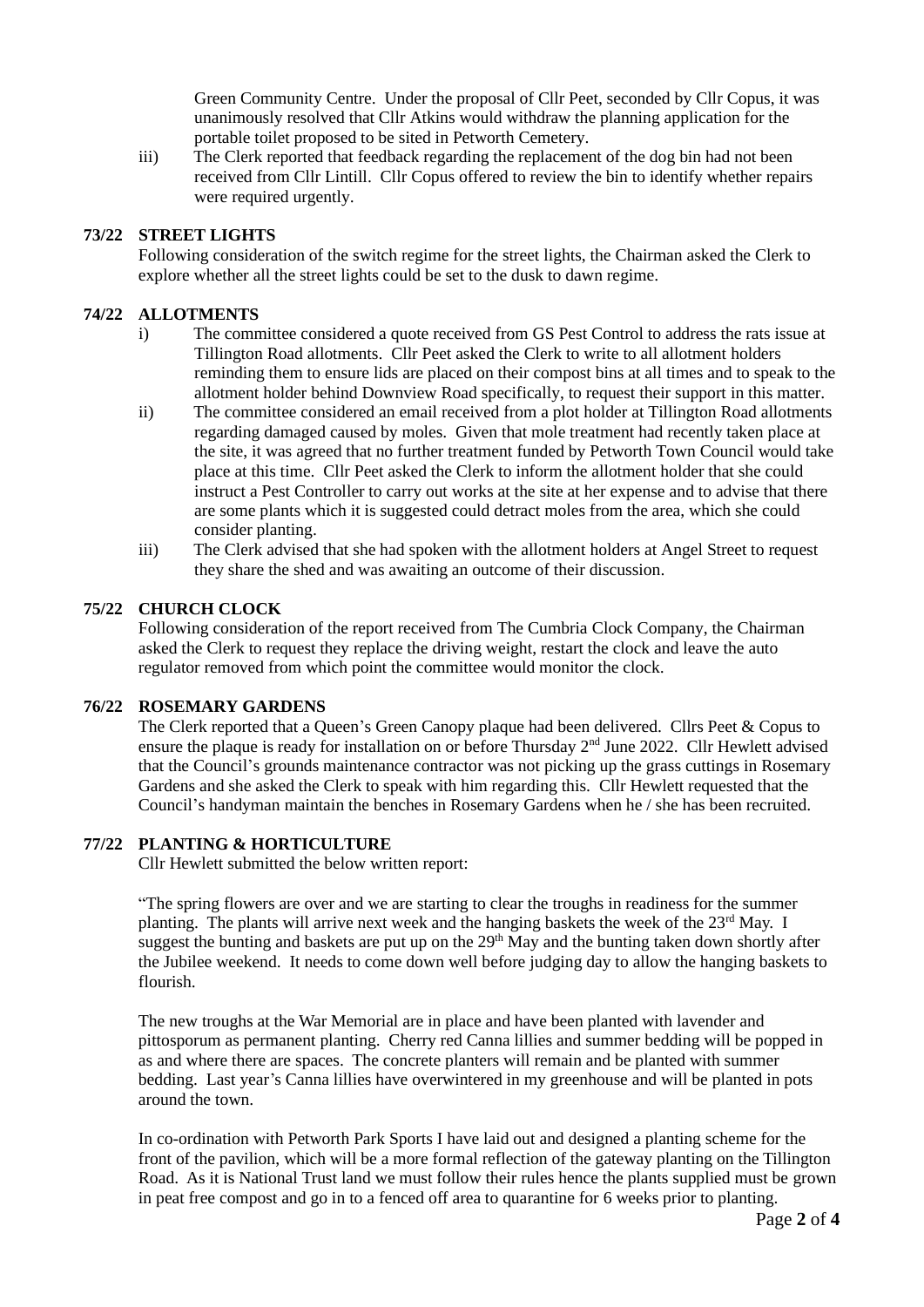Currently I am struggling to achieve the supply of all the plants, but as of this morning I have sourced some that meet the National Trust criteria.

In the mean time we are getting on with additional planting. Eleven large cornus were planted at the bottom of Pound Street car park last week by employees of Savills, to create a wildlife bank with red stemmed cornus as focal points. These will be underplanted with bulbs for spring flowering and will be maintained by Savills.

Due to the drought we have delayed the planting of tree whips on Fred's Bank until the autumn.

We are supporting the Community Garden's opening of Secret Gardens on the 19<sup>th</sup> June and will be holding a plant stall and floral bric-a-brac stall in Rosemary Gardens as a fundraising event for the Community Garden and Britain in Bloom.

We have designed permanent signage for the flower beds and green corridors, and window stickers for supporting businesses and residents. This will save on our plastic usage and will be smarter and cheaper on materials in the long run.

The Royal Horticultural Society have sent us a large banner which has been placed on the railings outside the Old Bank, with last year's banner now in Rosemary Gardens.

A number of plastic pots have been damaged by vandalism and we need to replace them. A number of large planters that I own can be used but we may need to purchase some more. These will be positioned around the town and planted with canna lillies and summer bedding.

We continue to struggle with vandalism. I recently caught some young people climbing over the back fence of Rosemary Gardens. The hose connection has been broken and the padlock for the tap vandalised. Plants and flowers are going missing, litter is thrown on the flower beds on a continuous basis and window boxes damaged.

The judging criteria for Petworth in Bloom has arrived. We are deciding upon the tour and organising the presentation. Regional judging will take place on the  $12<sup>th</sup>$  July with national judging on the  $27<sup>th</sup>$ July. The criteria themed Local Identity and Pride of Place is relevant to the Open Spaces committee. In order to achieve high marks, cleanliness, absence of litter, graffiti, vandalism, temporary signage, dog fouling are all important factors. Street furniture including seats and litter bins should also be in an excellent condition."

Under the proposal of Cllr Hewlett, seconded by Cllr Peet, it was unanimously resolved to recommend the purchase of the following items to the Finance & General Purposes committee:

- Aluminium Signs £360
- Compost  $£200$
- Hi Viz jackets £40
- Gravel  $£100$
- Plants  $£1,400$
- Planter for the light standard at the top of North Street £35

## **78/22 SPORTS & PHYSICAL ACTIVITY UPDATE**

- i) Cllr Copus provided an update on the refurbishment works taking place on the pavilion at the Sports Ground advising that £28,500 of the £41,000 budget for the project had been spent.
- ii) Cllr Peet advised that the new membership rules of Petworth Park Sports had been agreed.
- iii) Cllr Copus reported that WSALC had released an hour of their retainer with Ian Davison of Surrey Hills Solicitors to assist with the council's queries regarding any consequences of the Council having influenced company status of Petworth Park Sports.